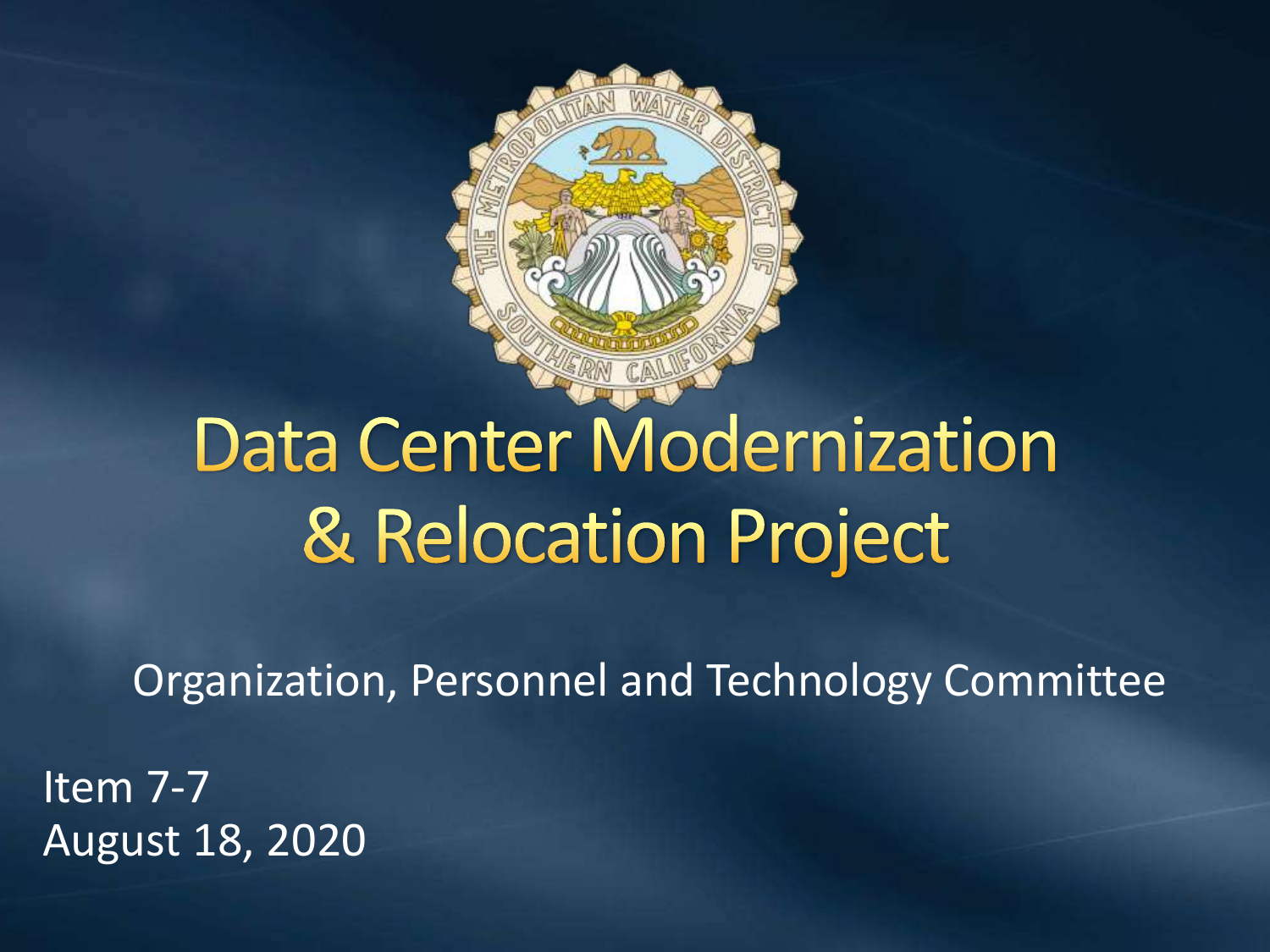# **CURRENT ACTION**

**Authorize an agreement with SHI International** Corp. in an amount not-to-exceed \$1,459,234 for the equipment purchase for the Backup Location for the Datacenter Modernization project.

OP&T Committee The Item 7-7 Slide 2 August 18, 2020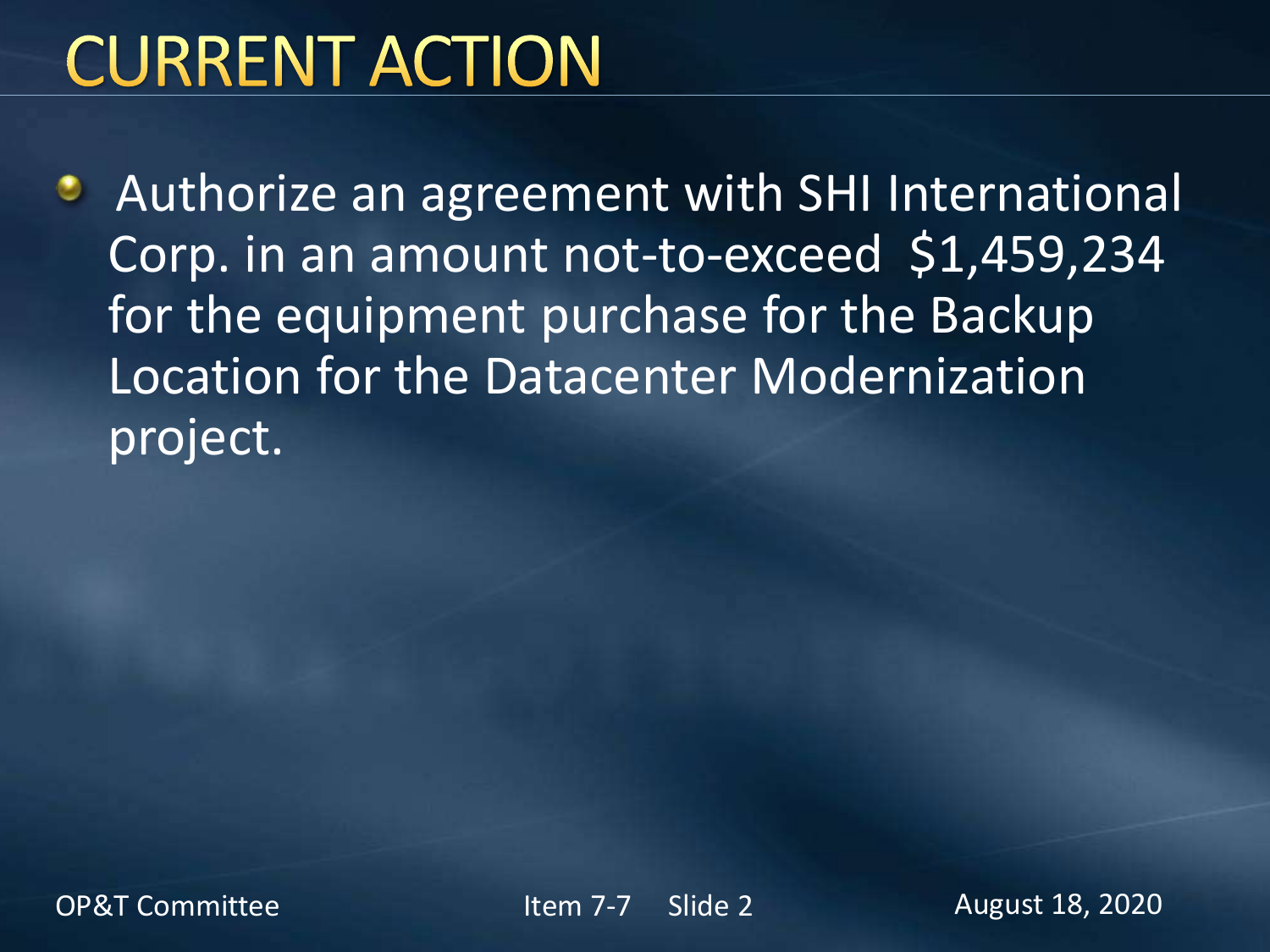# **GENERAL PROJECT SCOPE**

**• Relocate MWD Primary and Backup enterprise** data centers to qualified colocation data center service providers. Colocation strategy in-region and out-of-region will provide all necessary infrastructure and services to support current and future MWD needs.

OP&T Committee The Item 7-7 Slide 3 August 18, 2020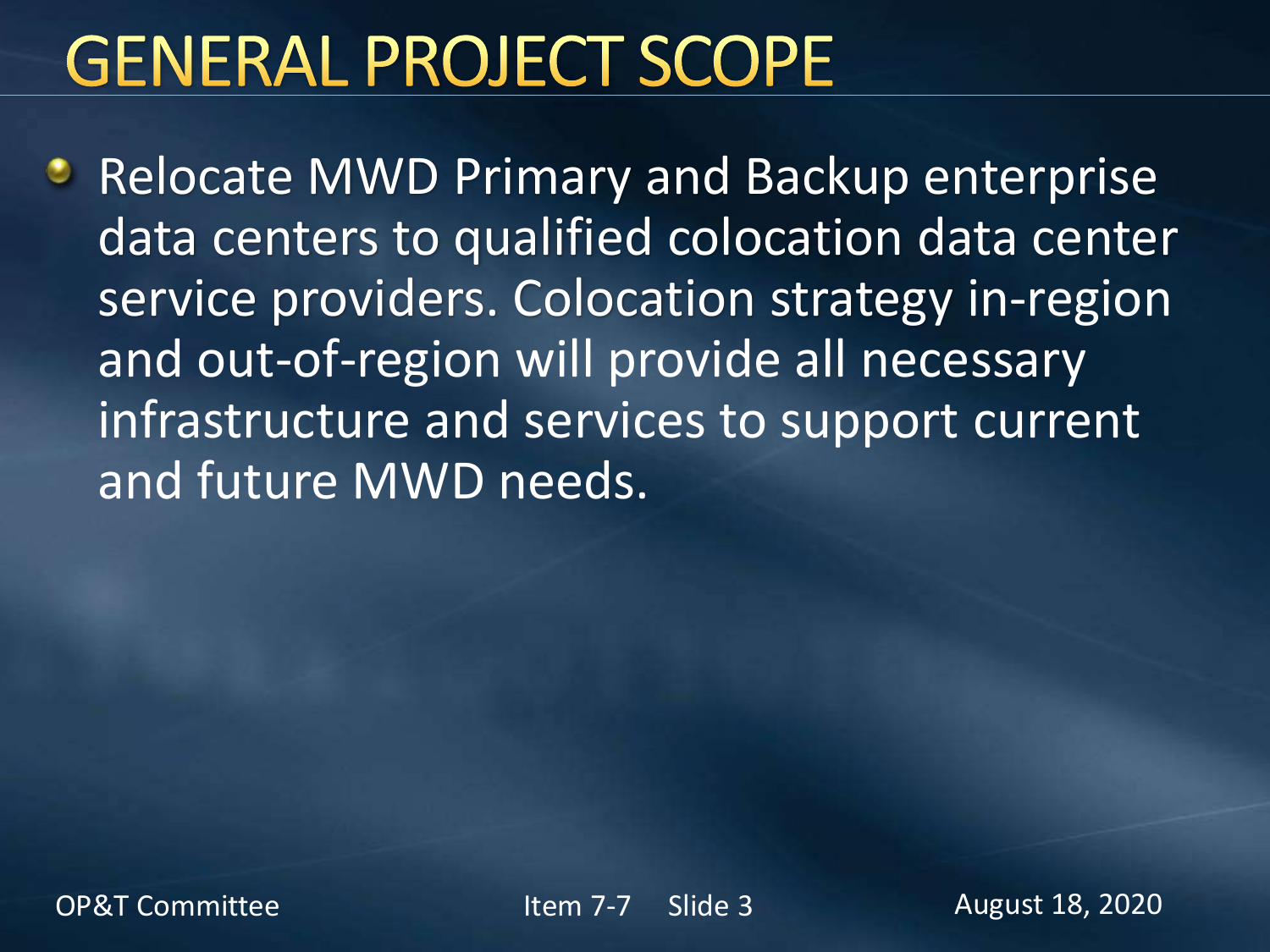# **CURRENT STATE ASSESMENT Facility Findings**

**Backup/DR Data Center**

**Several seismic upgrades needed** 

- **Limited access roads to remote area**
- **Power supply, backup power and redundancy** issues
- **Cooling system has recurring reliability problems**

OP&T Committee The Item 7-7 Slide 4 August 18, 2020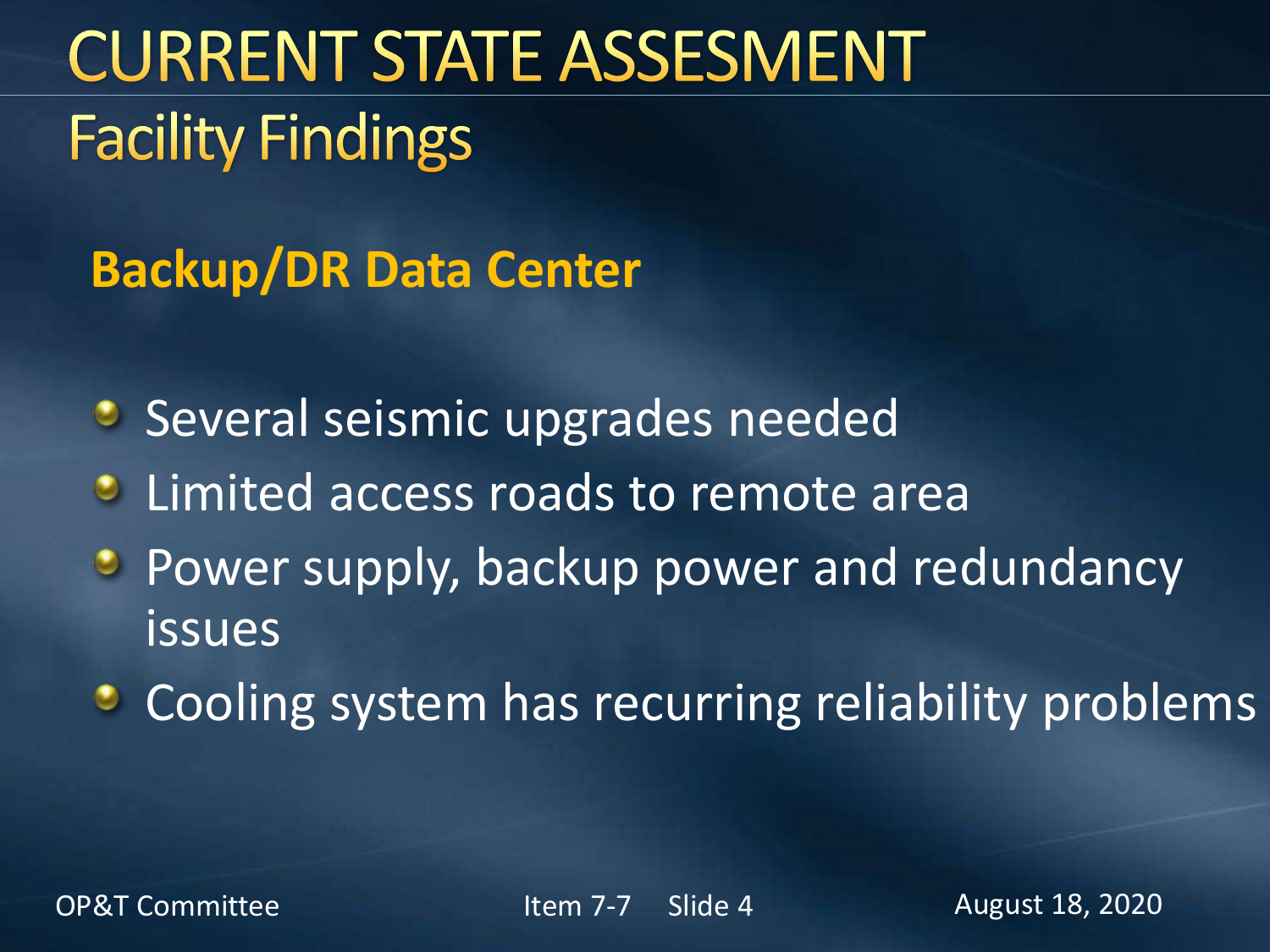# **PROCUREMENT PROCESS**

- Data center equipment vendor selection process used Sourcewell Cooperative Agreement for Public Agencies (effective October 2019 through October 2023)
- **Respondents evaluated by MWD with support of** subject matter experts
- **Final selection based on price and equipment** availability

OP&T Committee The Item 7-7 Slide 5 August 18, 2020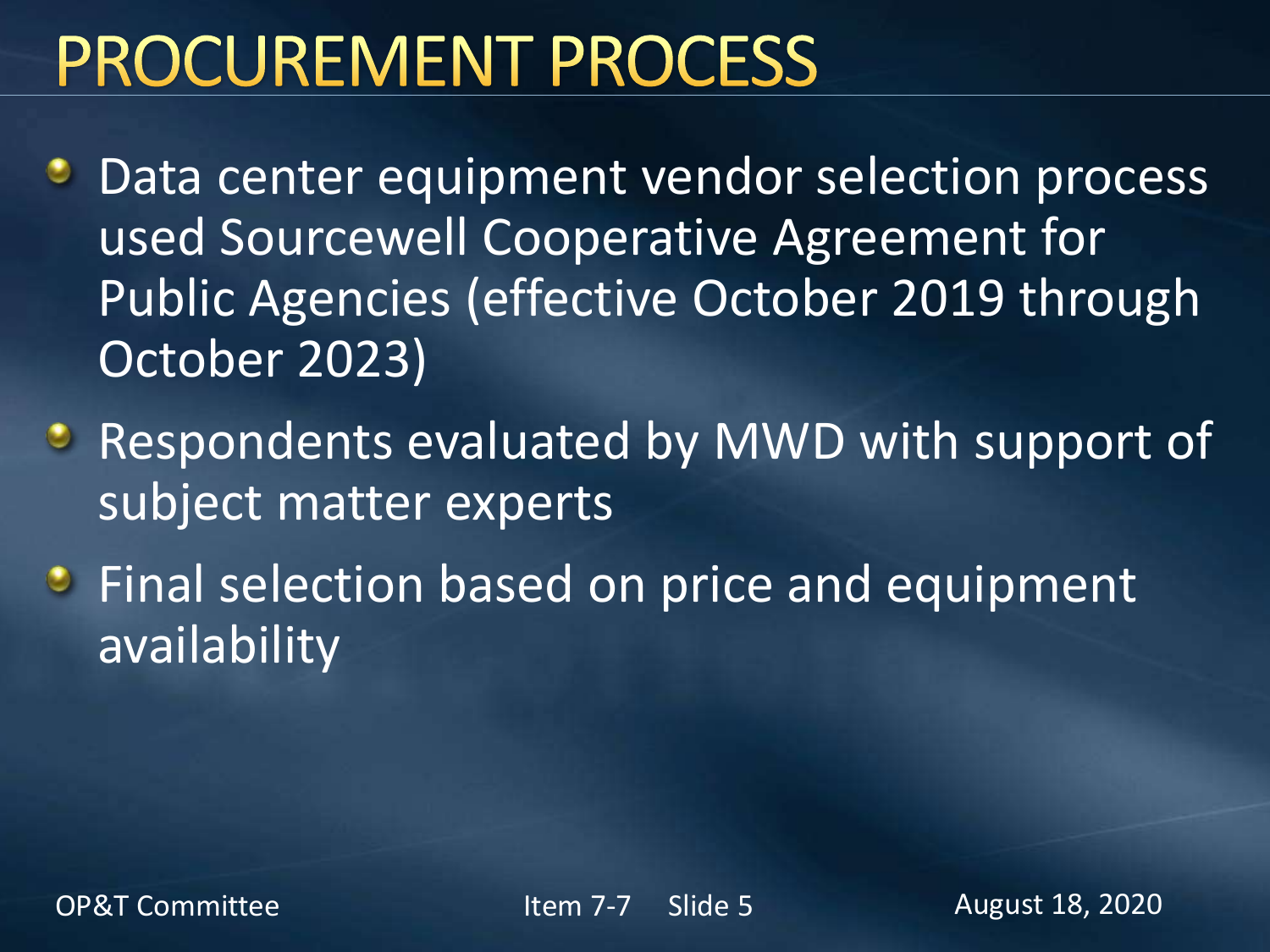# **VENDOR SELECTION**

• SHI International Corp. was selected due to the immediate availability of the equipment request and best price offered

OP&T Committee The Item 7-7 Slide 6 August 18, 2020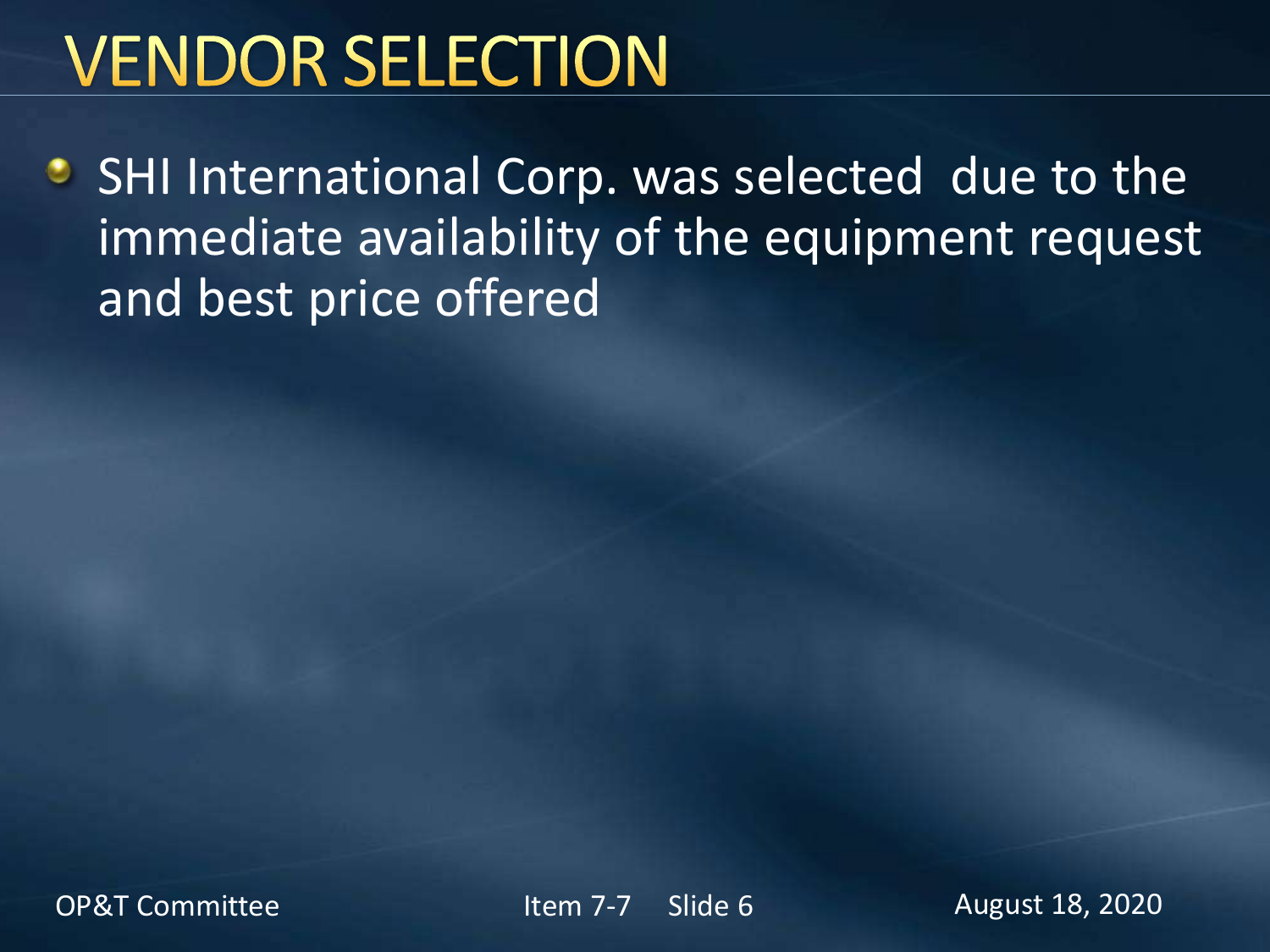# **AGREEMENT SCOPE**

**CONTRAC** 

### Procurement of equipment

- LAN & WAN
- Servers and Storage
- Physical Infrastructure
- **Coordination of equipment** delivery to designated locations
- Coordination of partial deliveries as required per schedule
- All purchased equipment is under  $\bullet$ respective manufacturers **warranties**

No professional services included

OP&T Committee The Item 7-7 Slide 7 August 18, 2020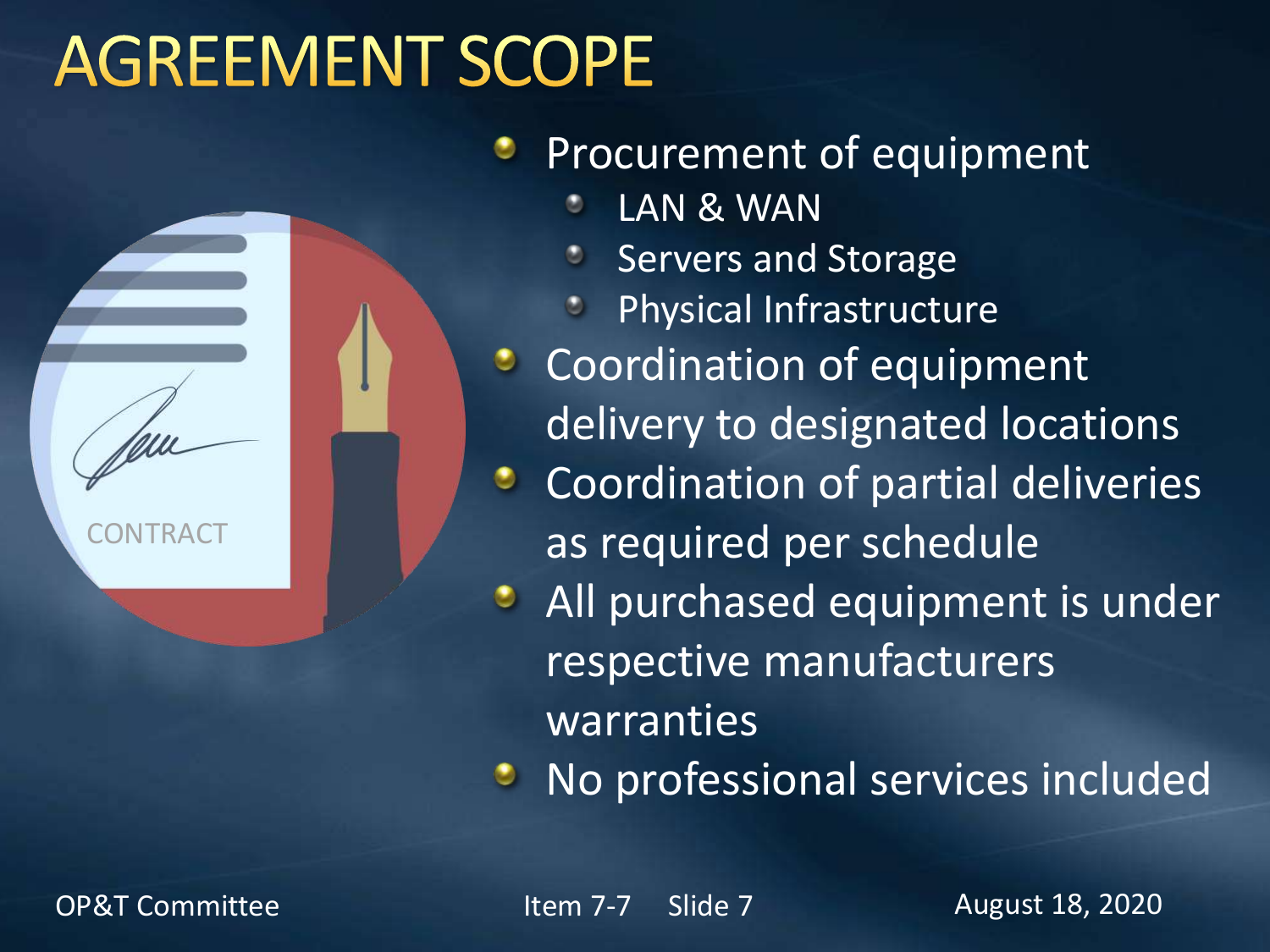# PROJECT COST BREAKDOWN

| <b>Description</b>           |           | <b>Cost</b> |
|------------------------------|-----------|-------------|
| <b>Equipment Procurement</b> |           | \$1,241,533 |
| <b>LAN Equipment</b>         | \$403,882 |             |
| <b>WAN Equipment</b>         | \$647,982 |             |
| <b>Server and Storage</b>    | \$129,955 |             |
| Physical Infrastructure      | \$59,714  |             |
| Shipping & Estimated Tax     |           | \$85,043    |
| Contingency (10%)            |           | \$132,658   |
| <b>Total Project Budget</b>  |           | \$1,459,234 |

OP&T Committee The Item 7-7 Slide 8 August 18, 2020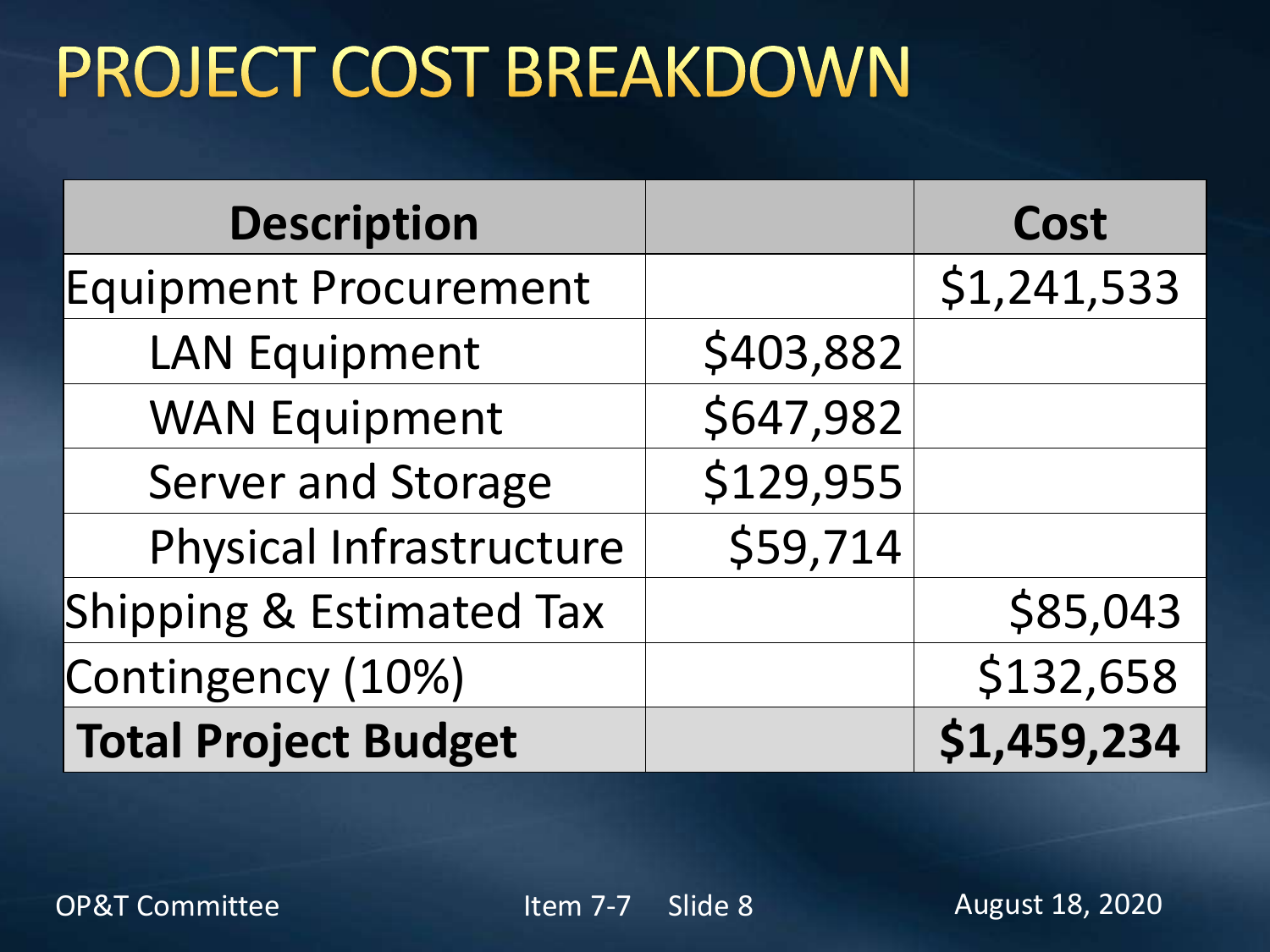# **BACKUP DATA CENTER TIMELINE**



OP&T Committee The Item 7-7 Slide 9 August 18, 2020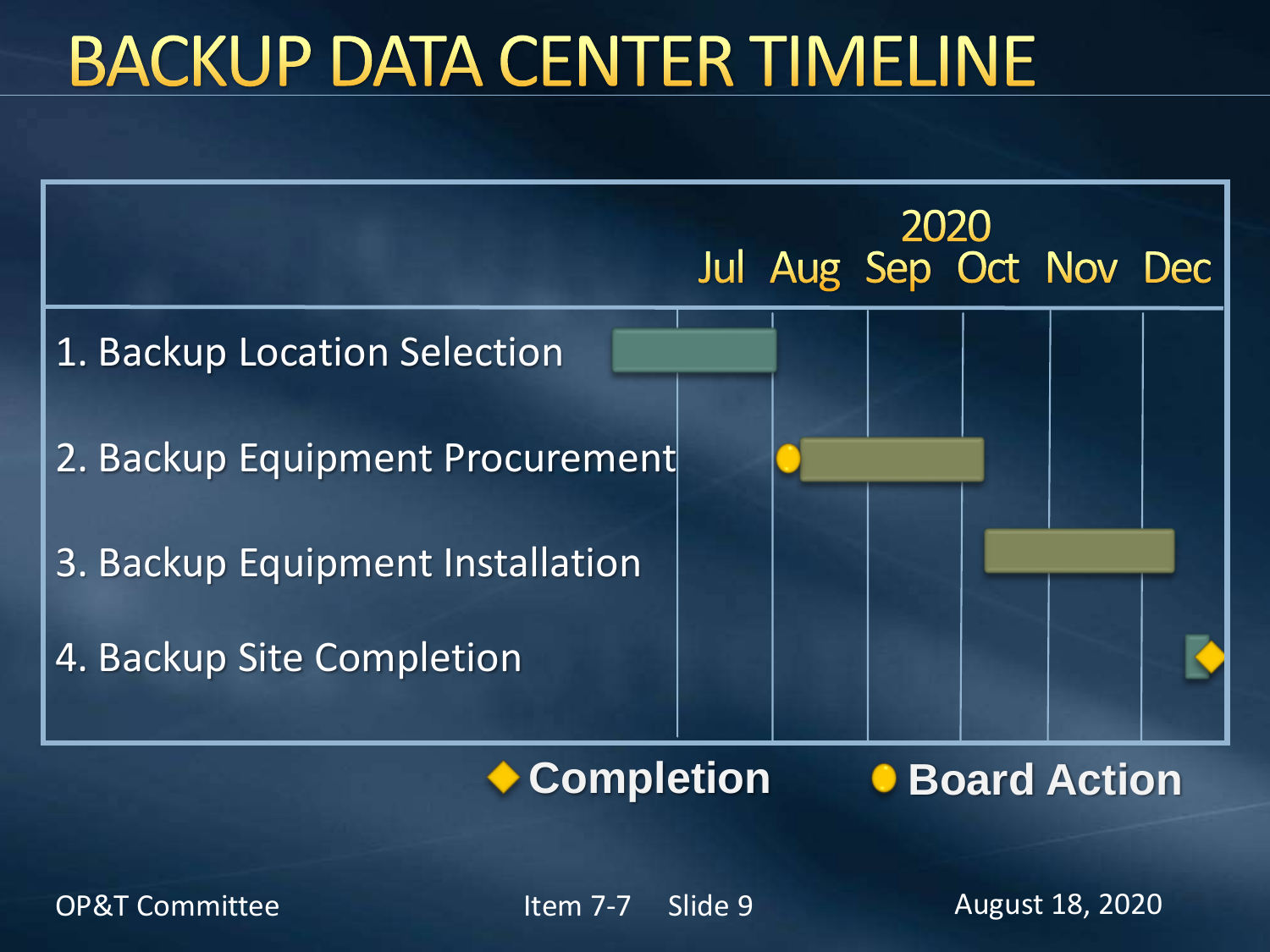### PRIMARY DATA CENTER TIMELINE



**Completion**

**C** Board Action

OP&T Committee The Item 7-7 Slide 10 August 18, 2020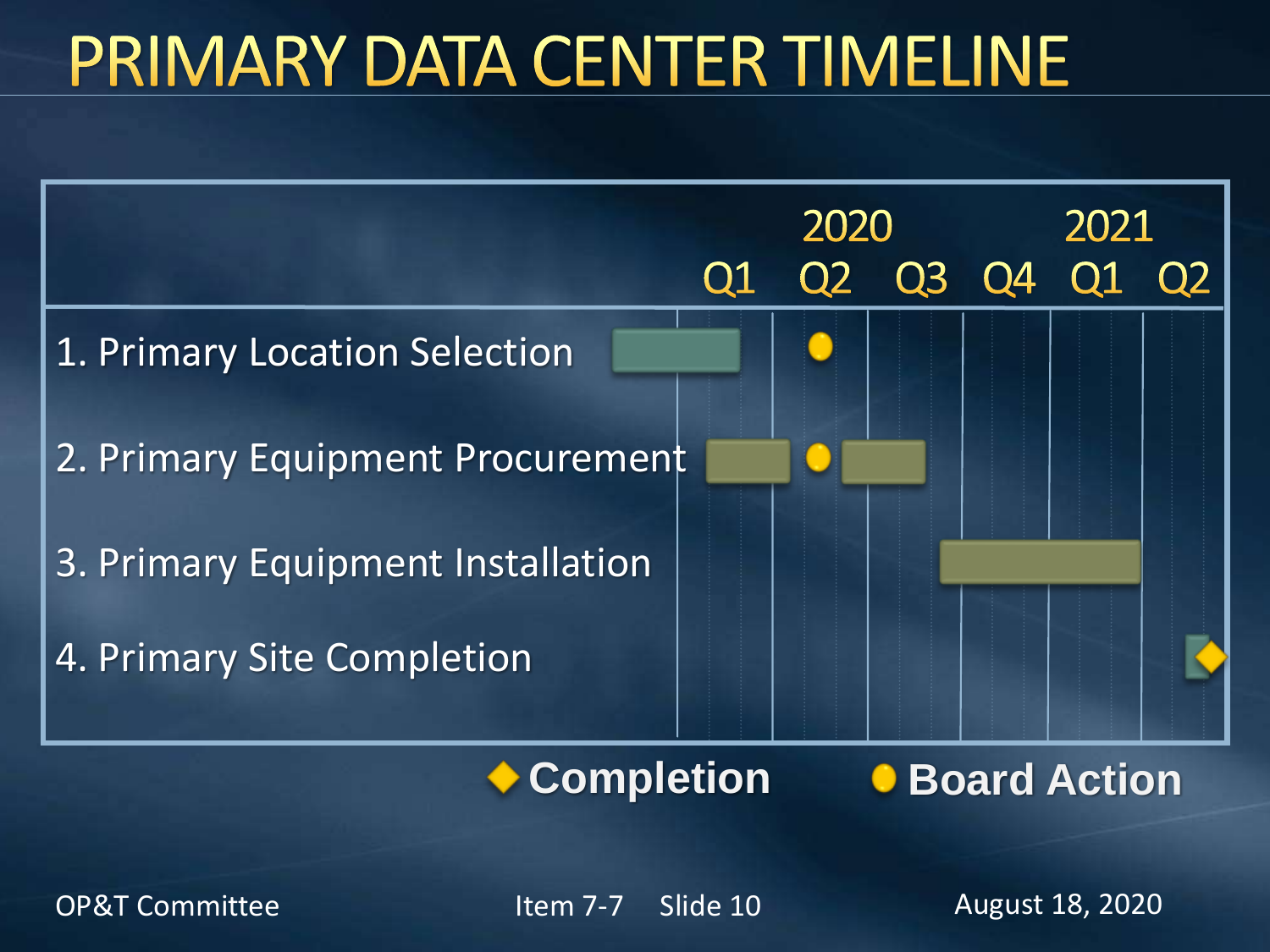# **BOARD OPTIONS**

#### Option #1 ٠

- Authorize an agreement with SHI International Corp. in an ø amount not-to-exceed \$1,459,234 for the equipment purchase for the backup location for the Datacenter Modernization project.
- Option #2  $\bullet$ 
	- Take no action at this time. $\bullet$

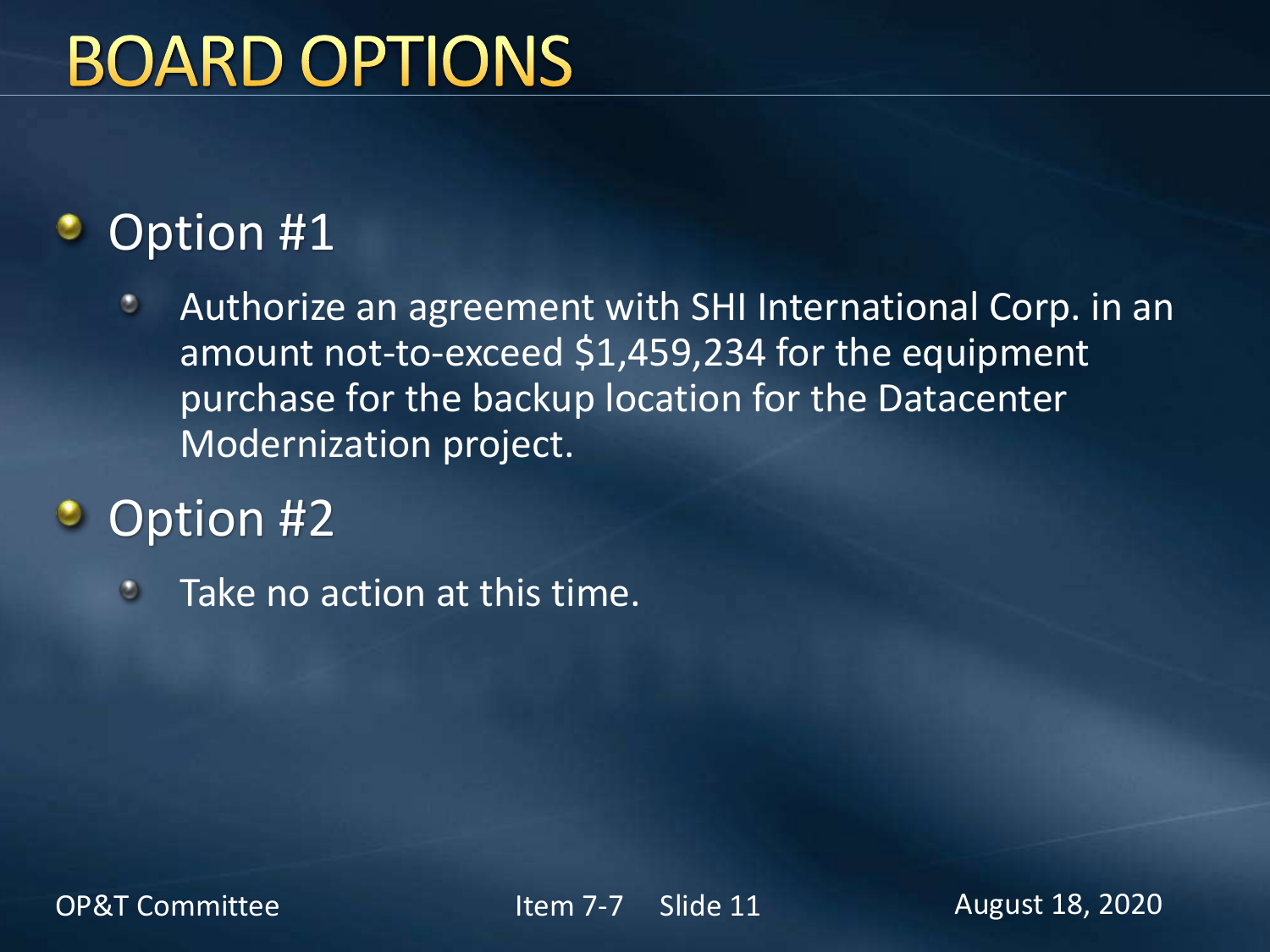# **STAFF RECOMMENDATION**

#### ۰ Option # 1

OP&T Committee The Item 7-7 Slide 12 August 18, 2020